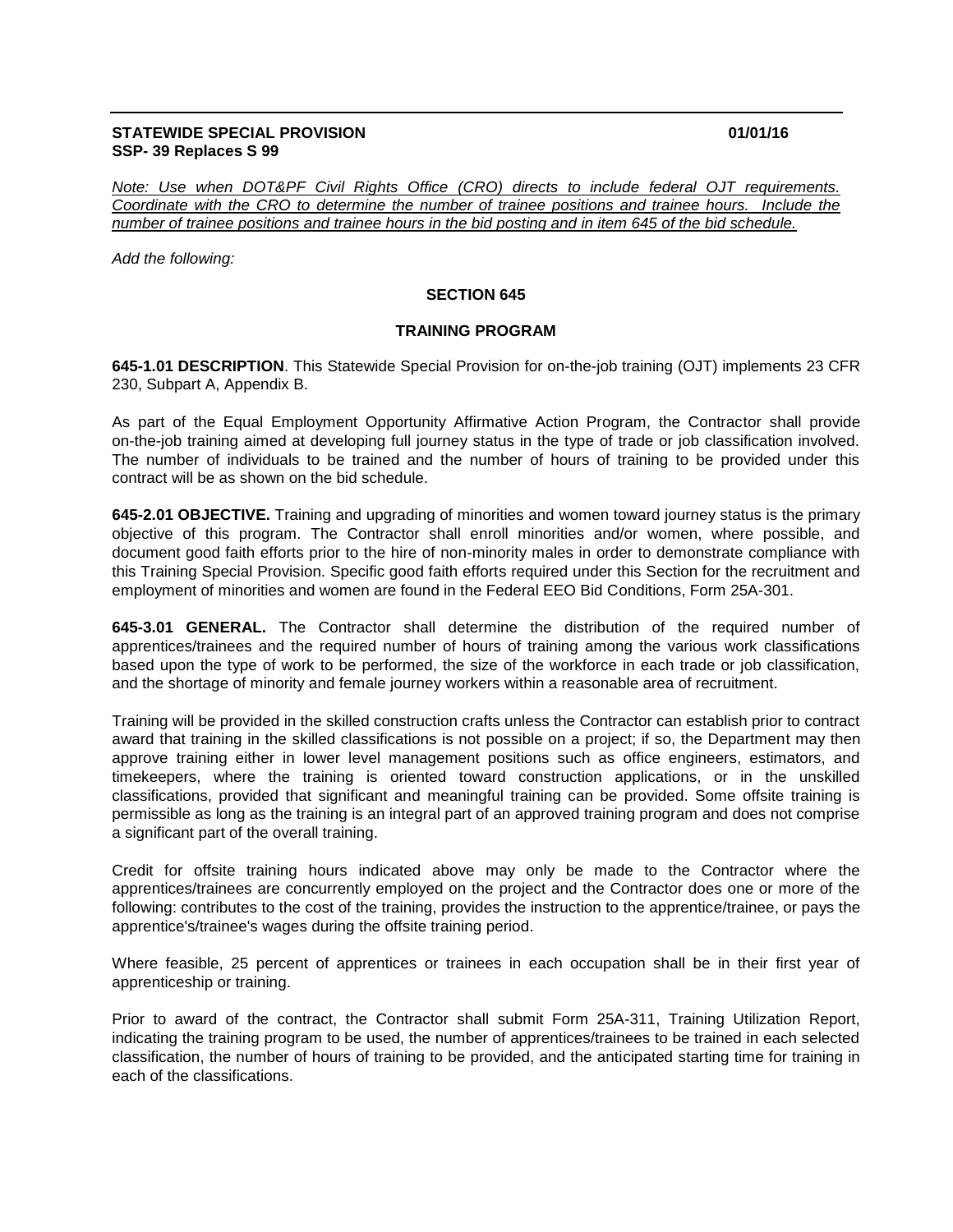Training must begin within 2 weeks of the anticipated start date(s); unless otherwise authorized by a Directive. Such authorization will be made only after submission of documentation by the Contractor, and approval by the Engineer, of efforts made in good faith which substantiate the necessity for a change.

Contractors may use a training program approved by the U.S. Department of Labor, Office of Apprenticeship (USDOL/OA); or one developed by the Contractor using Form 25A-310 and approved prior to contract award by the OJT Coordinator in the DOT&PF Civil Rights Office.

The minimum length and type of training for each classification will be established in the training program selected by the Contractor. Training program approval by the Department for use under this section is on a project by project basis.

It is expected that each apprentice/trainee will begin training on the project as soon as feasible after start of work utilizing the skill involved and remain on the project as long as training opportunities exist or until training has been completed. It is not required that apprentices/trainees be continuously employed for the duration of the contract.

If, in the judgment of the Contractor, an apprentice/trainee becomes proficient enough to qualify as a journey worker before the end of the prescribed training period and the Contractor employs that individual as a journey worker in that classification for as long as work in that area remains, the individual's training program will be considered completed and the balance of training hours required for that apprentice/trainee shall be waived.

The Contractor shall furnish each ADOT&PF training program trainee a copy of the program (Form 25A-310) to be followed during training on the project, and with a written certification showing the type and length of training completed on the project. Existing USDOL/OA apprentices should already have a copy of their program. No employee shall be employed for credit as an apprentice/trainee in a classification in which that employee has previously worked at journey status or has previously completed a training course leading to journey status.

The Contractor shall periodically review the training and promotion potential of minority and women employees and shall encourage eligible employees to apply for such training and promotion.

The Contractor shall provide for the maintenance of records and the furnishing of periodic reports documenting the progress of each apprentice/trainee. The Contractor must submit Form 25A-313 by the 15th of each month and provide each ADOT&PF trainee written evaluation reports for each unit of training provided as established on Form 25A-310.

**645-3.02 WAGES.** Trainees in ADOT&PF approved training programs will be paid prevailing Davis-Bacon fringe benefits plus at least 60 (but less than 100) percent of the appropriate minimum journey rate specified in the contract for the first half of the training period, at least 75 (but less than 100) percent for the third quarter of the training period, and at least 90 (but less than 100) percent for the last quarter of the training period. Trainee wages shall be identified on Form 25A-310. Apprentices in USDOL/OA training programs shall be paid in accordance with their approved program. Beginning wages of each trainee/apprentice enrolled in a Section 645 Training Program on the project shall be identified on Form 25A-312.

**645-3.03 SUBCONTRACTS.** In the event the Contractor subcontracts a portion of the work, he shall determine how many, if any, of the apprentices/trainees are to be trained by the subcontractor. Any such subcontracts shall include this Section 645, Form 25A-311 and Form 25A-310, where appropriate. However, the responsibility for meeting these training requirements remains with the Contractor; compliance or noncompliance with these provisions rests with the Contractor and sanctions and/or damages, if any, shall be applied to the Contractor in accordance with subsection 645-5.01, Basis of Payment.